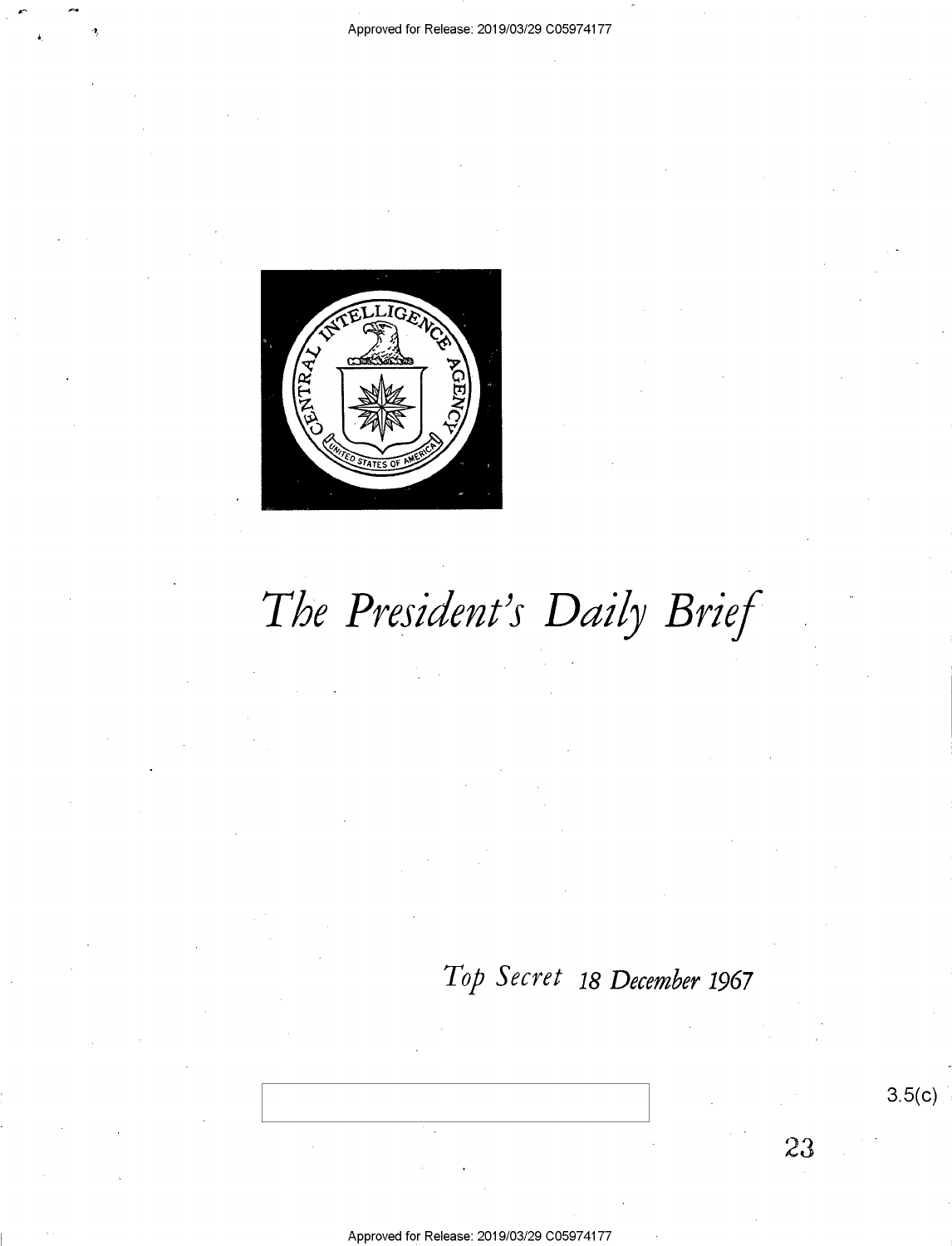

Approved for Release: 2019/03/29 C0597 417 *I* 

#### DAILY BRIEF **18 DECEMBER 1967**

1. France

The French, having fanned the flames on the international gold market, are now becoming afraid that they them-<br>selves may get burned. Opinion is diselves may get burned. vided among top economic officials in Paris, but some are pressing for temporary cooperation with other powers to<br>halt the run on gold. They are also halt the run on gold. even thinking of devaluing the franc.

2. Common Market

**TOP SECF<Er-** -

 $3.3(h)(2)$ 

Tempers are likely to run high as the Six meet today and tomorrow to debate British entry. London is still insisting on a yes or no answer to its bid for talks leading to full membership--and nothing less.

The French say talks with the British should be deferred until all six members have agreed on the "substance" of London's bid. The other five members agreed last week to force France to state openly its opposition to negotiations.

Whether the Five will stand firm is still an open question. Kiesinger told Governor Romney last Thursday that he will work hard for British entry but that in the final analysis he will avoid a confrontation with De Gaulle. The Chancellor still says a "middle ground" can be found. Significantly, however, he told Romney that the dispute may approach "serious proportions" within the next two weeks.

3.5(c)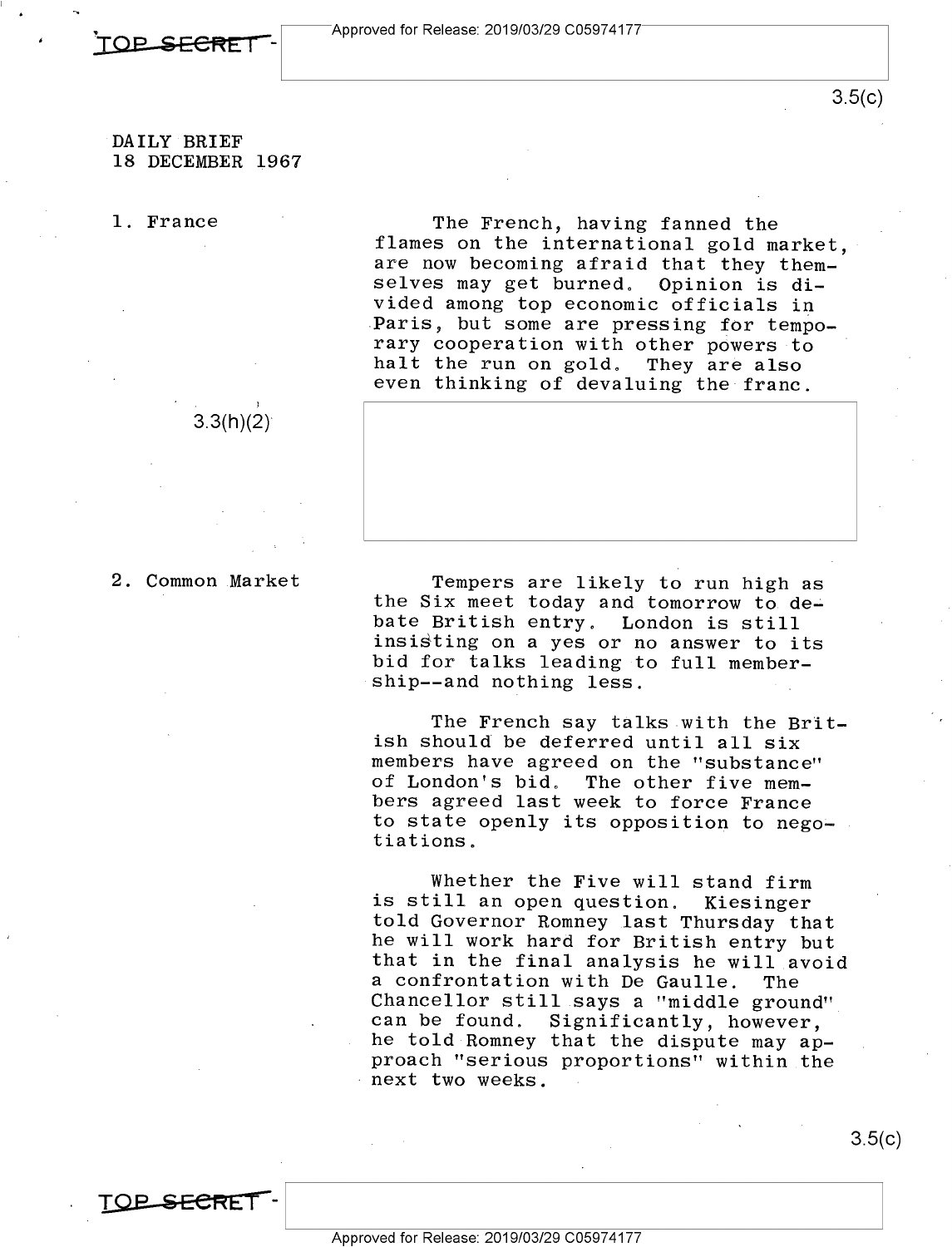$3.5(c)$ 

#### 3. Australia

John McEwen is expected to be sworn in as interim prime minister to-<br>day or tomorrow. Australian leaders, <sup>3.3(h)(2)</sup> day or tomorrow. Australian leaders,<br>still recovering from the shock of Harold Holt's presumed death, have not yet worked out the next steps.

No important changes in government policies are expected.

#### 4. Greece

Strongman Papadopoulos said privately on Saturday that so much "bad evidence" is now turning up against King Constantine that it may be some time before other junta members can be convinced that the King should be invited to return. Papadopoulos stressed, however, that he still thinks the King is a "practical necessity."

#### 5. Uruguay

President Pacheco Areco has taken hold of the government quickly and with a firm hand. Very shortly after assuming office, he announced that he will continue Gestido's economic reform program. He shows every sign of following through effectively.

The new President has also moved with unexpected force against several small but disruptive groups on the extreme left.

#### 6. Algeria

Boumediene, having crushed the most serious threat of his two and a half years in power, will now be able to move more confidently against other dissidents in his regime.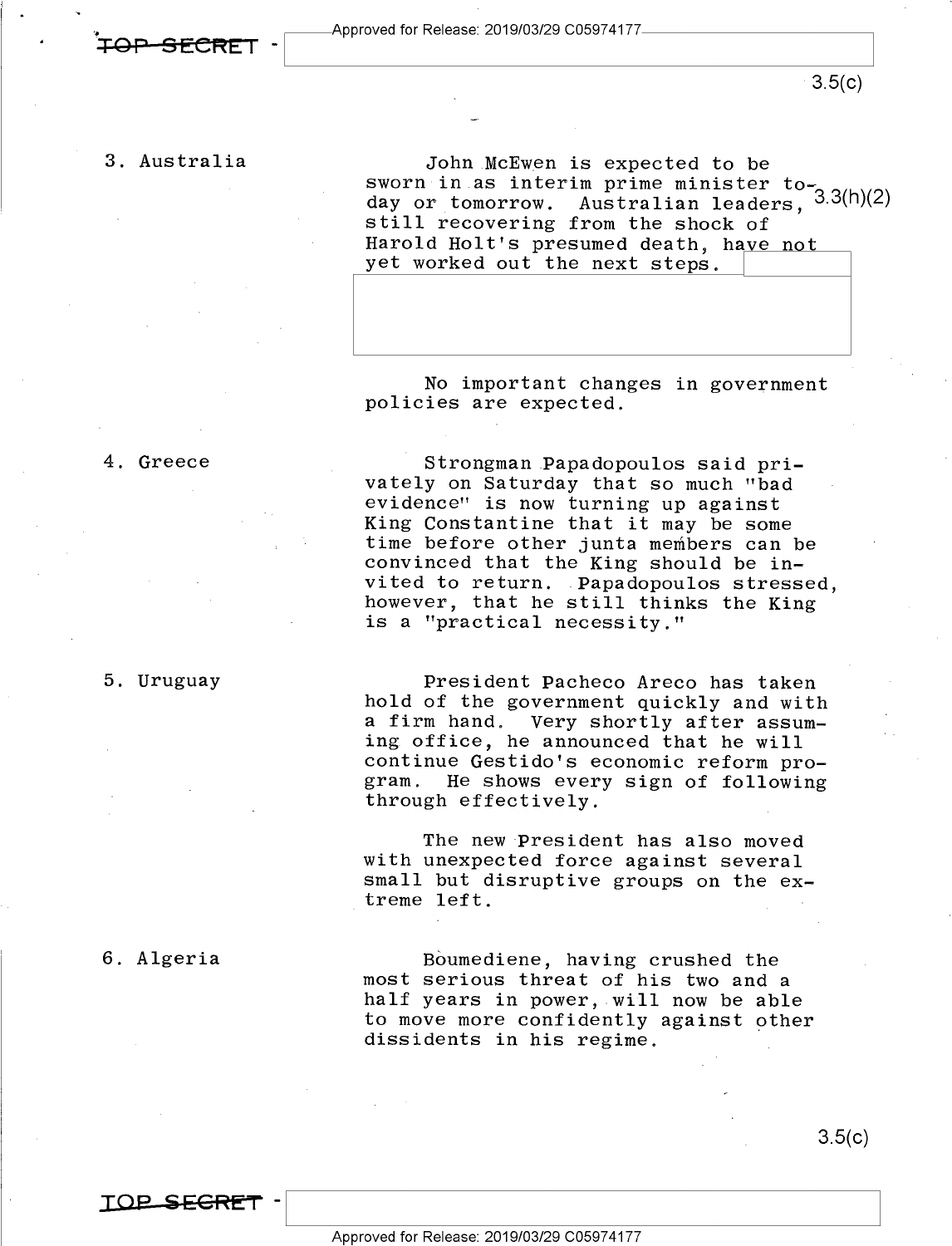3.5(c)

7. Yugoslavia

3.3(h)(2)

8. Yemen

3.3(h)(2)

**IOP SECRET** 

The Soviet effort to salvage Nasir's investment in Yemen continues unabated.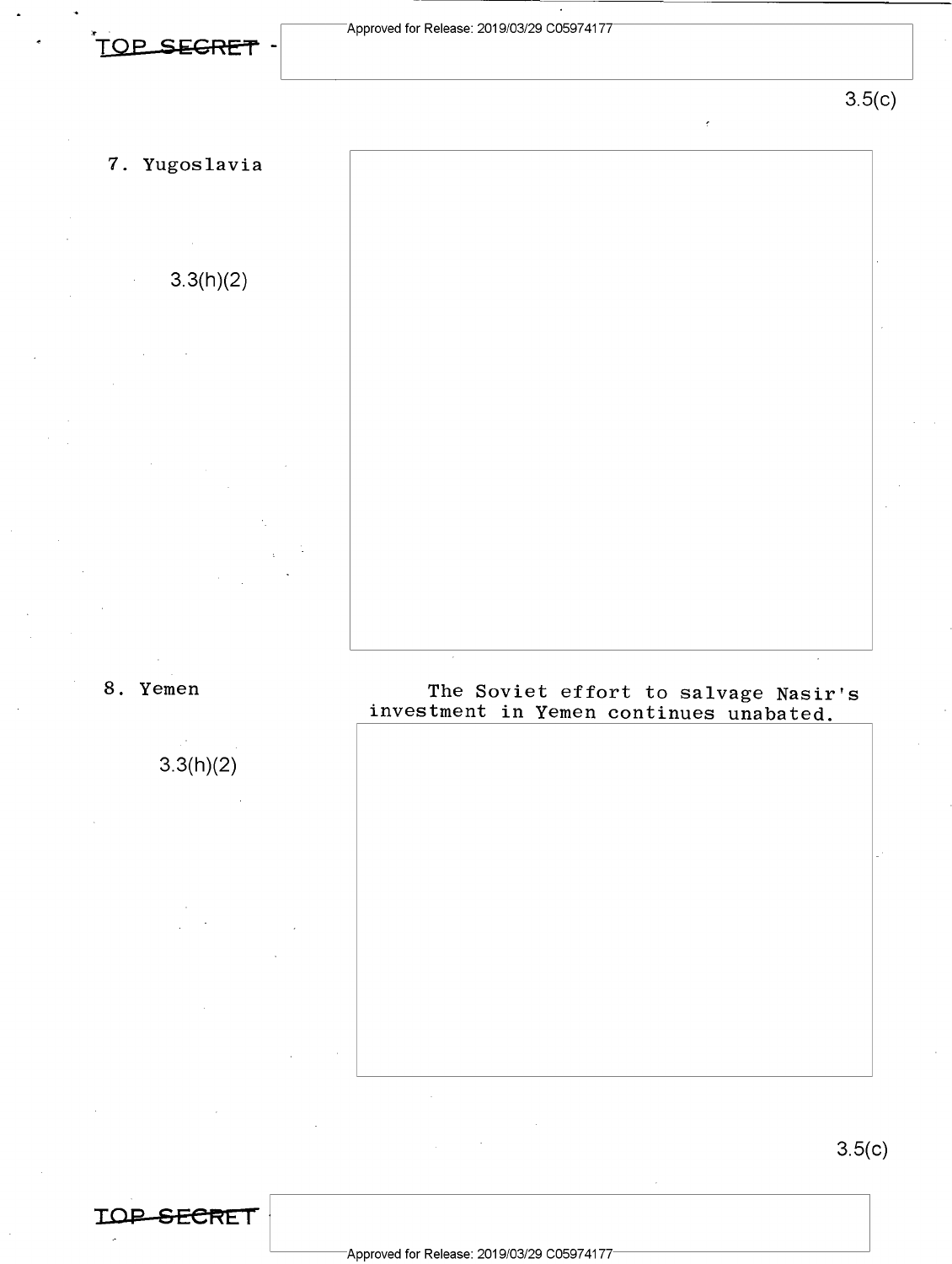4

Approved for Release: 2019/03/29 C0597 4177

Top Secret

 $\checkmark$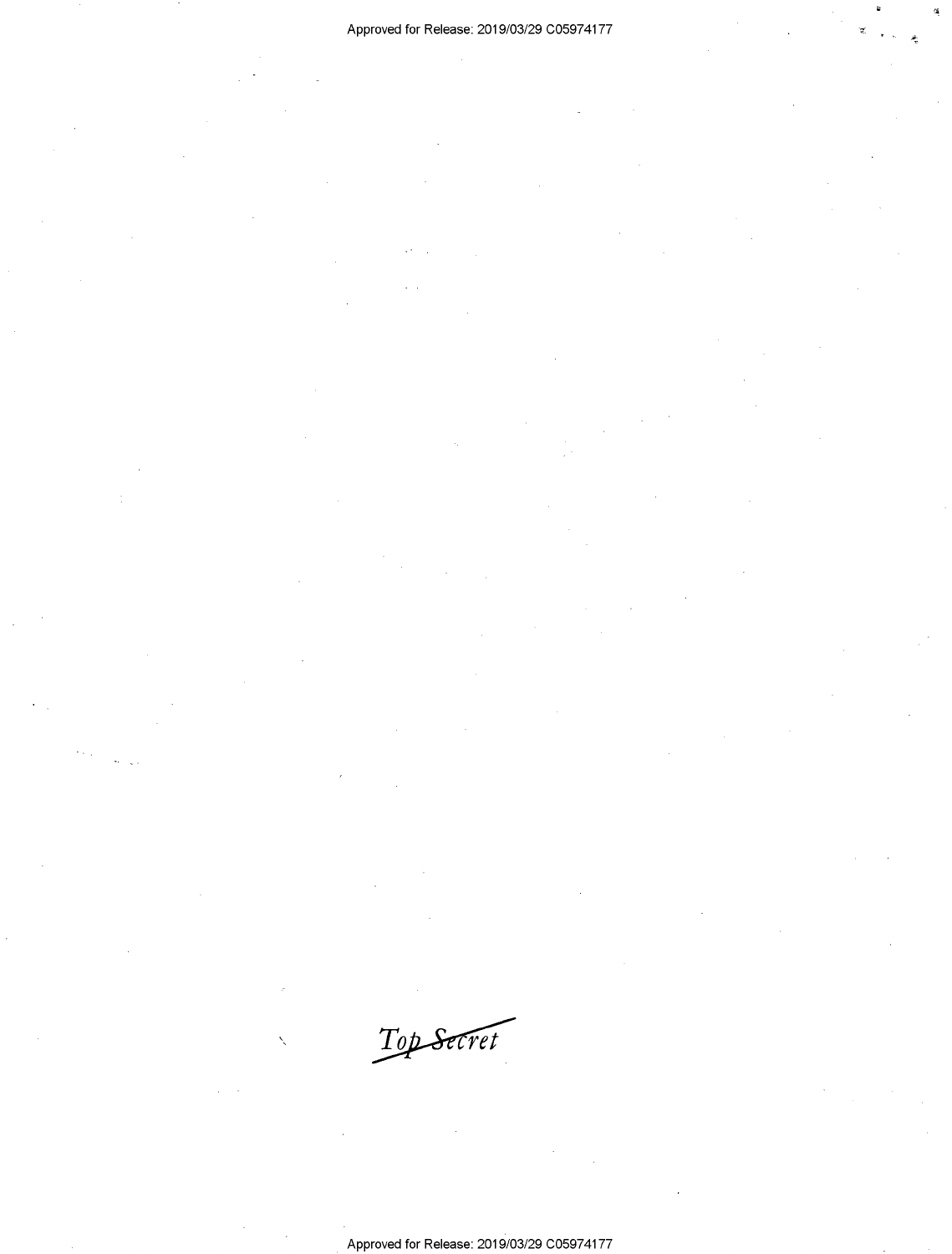$\vert \cdot \vert$ 





### *FOR THE PRESIDENT'S EYES ONLY*

## **Special Daily Report on North Vietnam**

**Top Secret** 3.5(c) 16 18 December 1967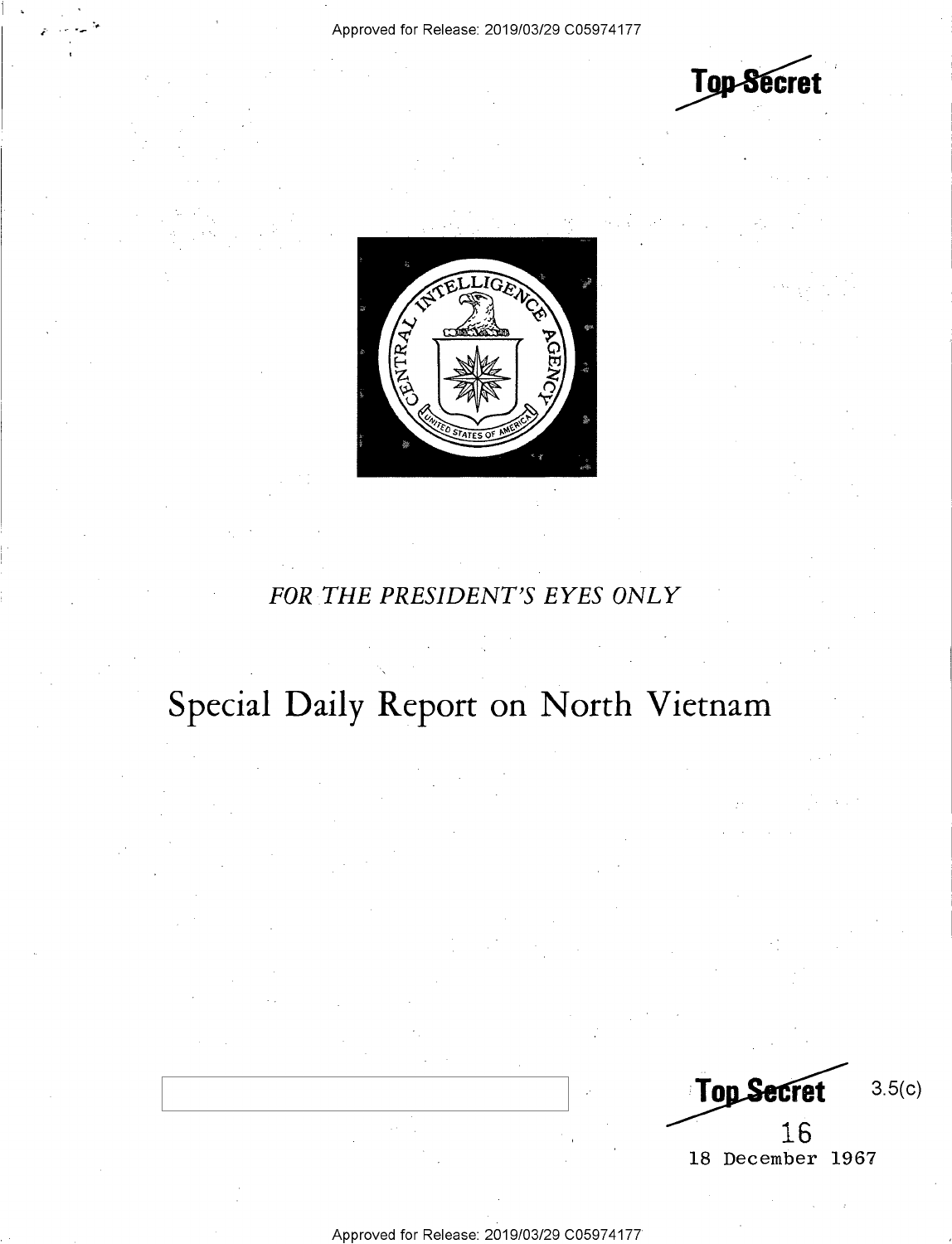**TOP SECRET** 

I

 $\epsilon,$ 

**TOP-SECRET** 

•'

Special Daily Report on North Vietnam for the President's Eyes Only

18 December 1967

#### I. NOTES ON THE SITUATION

Results of Most Recent US Air Strikes: Preliminary photographic reports indicate that one span of the bridge over the Canal des Rapides has been dropped and that the Paul Doumer Bridge is unserviceable to both rail and road  $\text{traffic.}$ 

3.3(h)(2)

3.3(h)(2)

### \* \* \*

Approved for Release: 2019/03/29 C0597 4177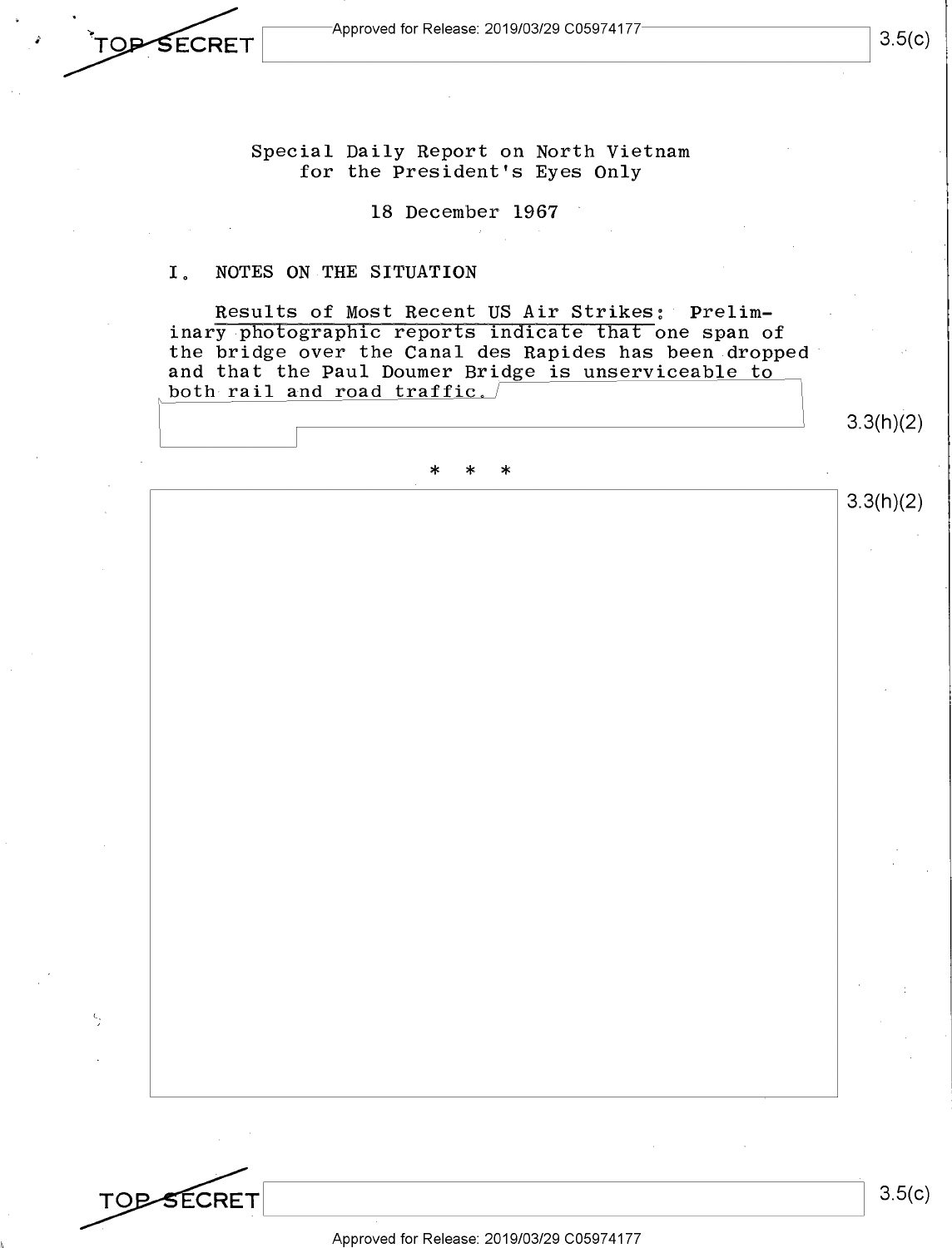| FOP SECRET -    | $^-$ Approved for Release: 2019/03/29 C05974177 $^-$                                                                                  | 3.5(c)        |
|-----------------|---------------------------------------------------------------------------------------------------------------------------------------|---------------|
| 3.3(h)(2)       |                                                                                                                                       |               |
|                 |                                                                                                                                       |               |
|                 |                                                                                                                                       |               |
|                 |                                                                                                                                       |               |
|                 |                                                                                                                                       |               |
|                 |                                                                                                                                       |               |
|                 |                                                                                                                                       |               |
|                 |                                                                                                                                       |               |
|                 |                                                                                                                                       |               |
|                 |                                                                                                                                       |               |
| $\sim$          |                                                                                                                                       |               |
|                 |                                                                                                                                       |               |
|                 |                                                                                                                                       |               |
|                 |                                                                                                                                       |               |
|                 |                                                                                                                                       |               |
|                 |                                                                                                                                       | $\frac{1}{2}$ |
|                 |                                                                                                                                       |               |
| $\gamma=\gamma$ |                                                                                                                                       |               |
|                 |                                                                                                                                       |               |
|                 | $-2-$<br>$\mathcal{L}^{\mathcal{L}}$ and $\mathcal{L}^{\mathcal{L}}$ are the set of the set of the set of $\mathcal{L}^{\mathcal{L}}$ |               |
| TOP SECRET.     | $\alpha$                                                                                                                              | 3.5(c)        |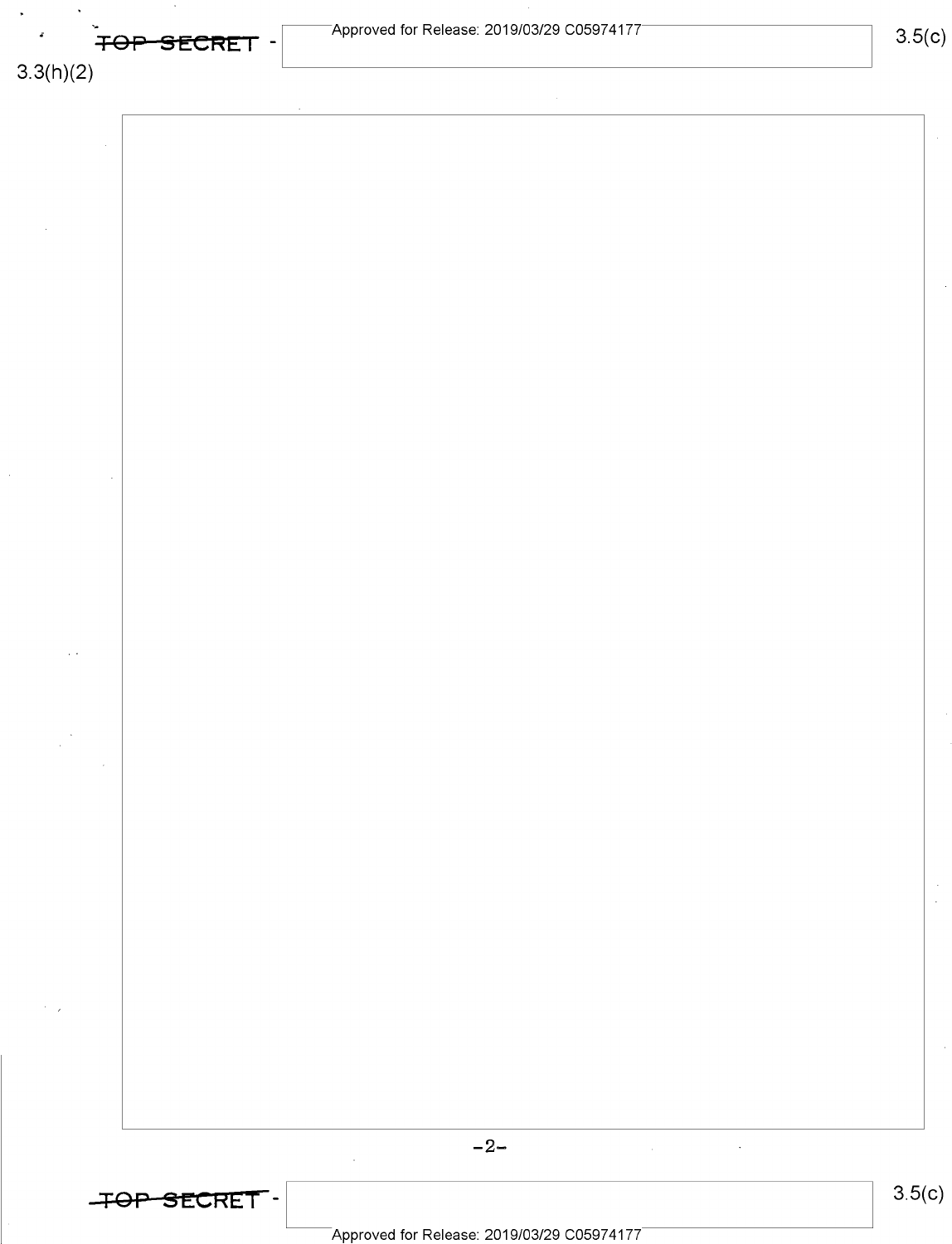

-3-

TOP SECRET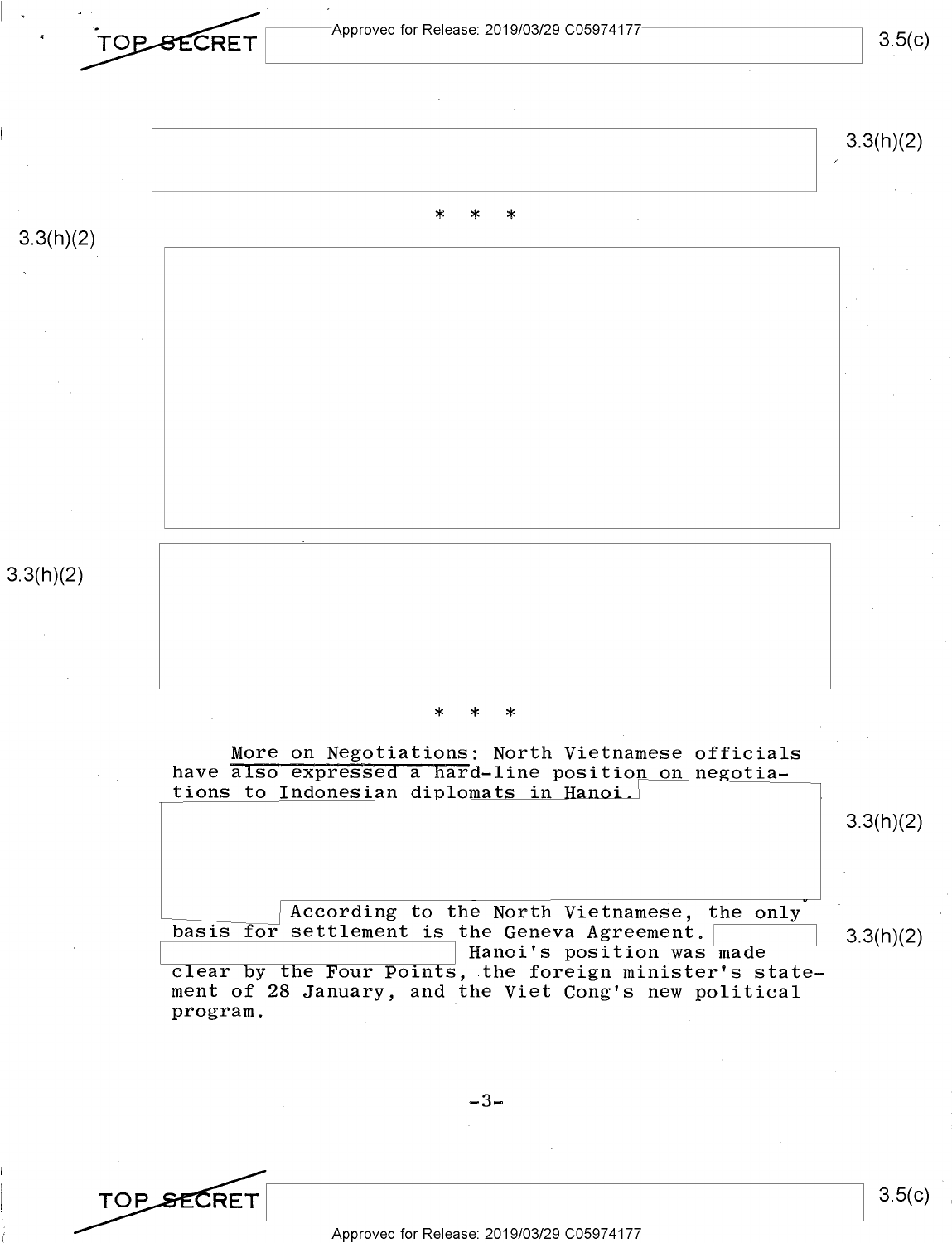TOPSECRET

3.3(h)(2)



II. NORTH VIETNAMESE REFLECTIONS OF US POLITICAL ATTITUDES ON THE WAR

There is nothing of significance to report today.



 $-4-$